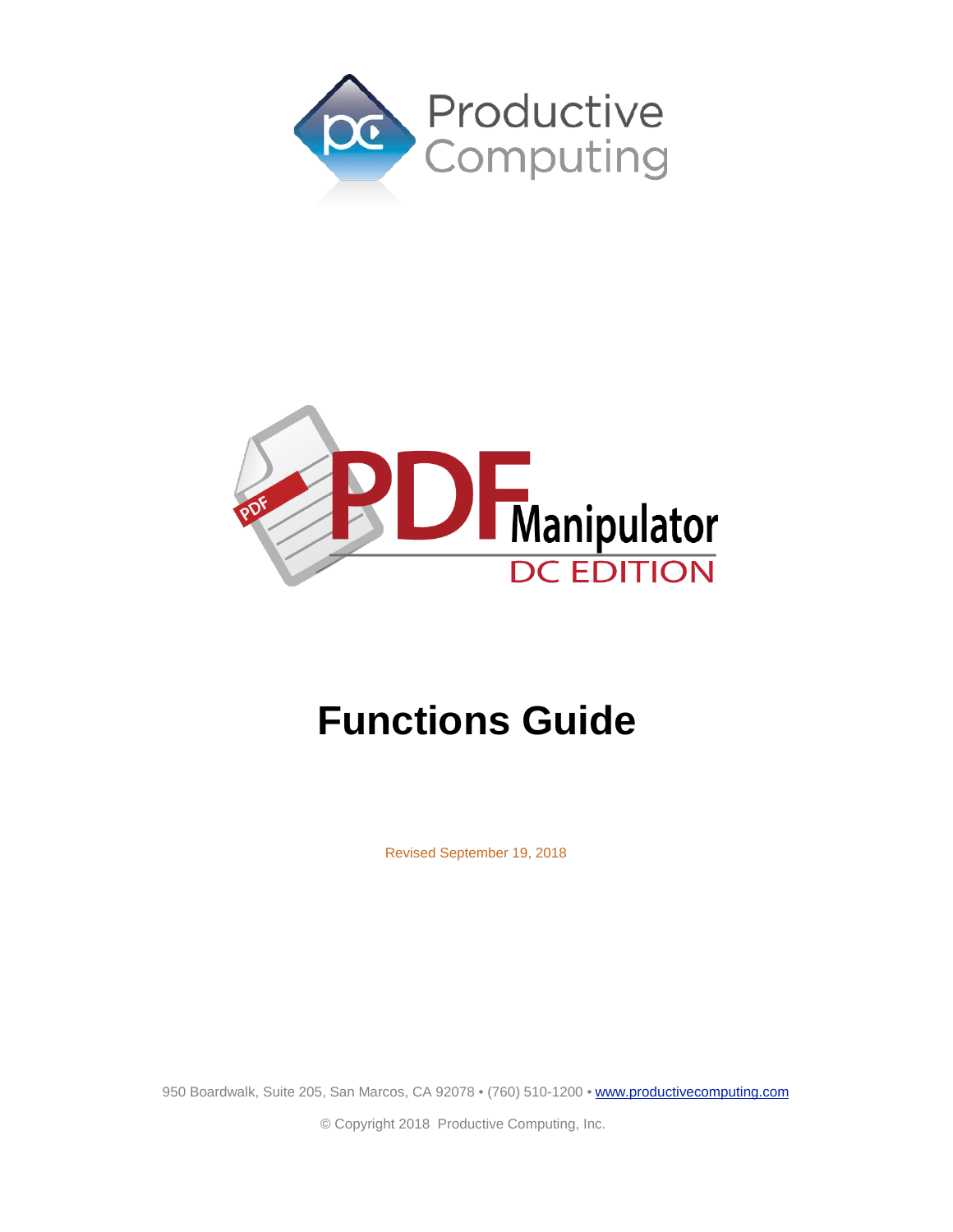# **Table of Contents**

| I.   |                                                                             |  |
|------|-----------------------------------------------------------------------------|--|
| Ш.   |                                                                             |  |
|      |                                                                             |  |
|      |                                                                             |  |
|      | PCPF_InsertPages(AfterPage; SrcPath; StartPage; NumPages; inclBookMarks) 11 |  |
|      |                                                                             |  |
| III. |                                                                             |  |
| IV.  |                                                                             |  |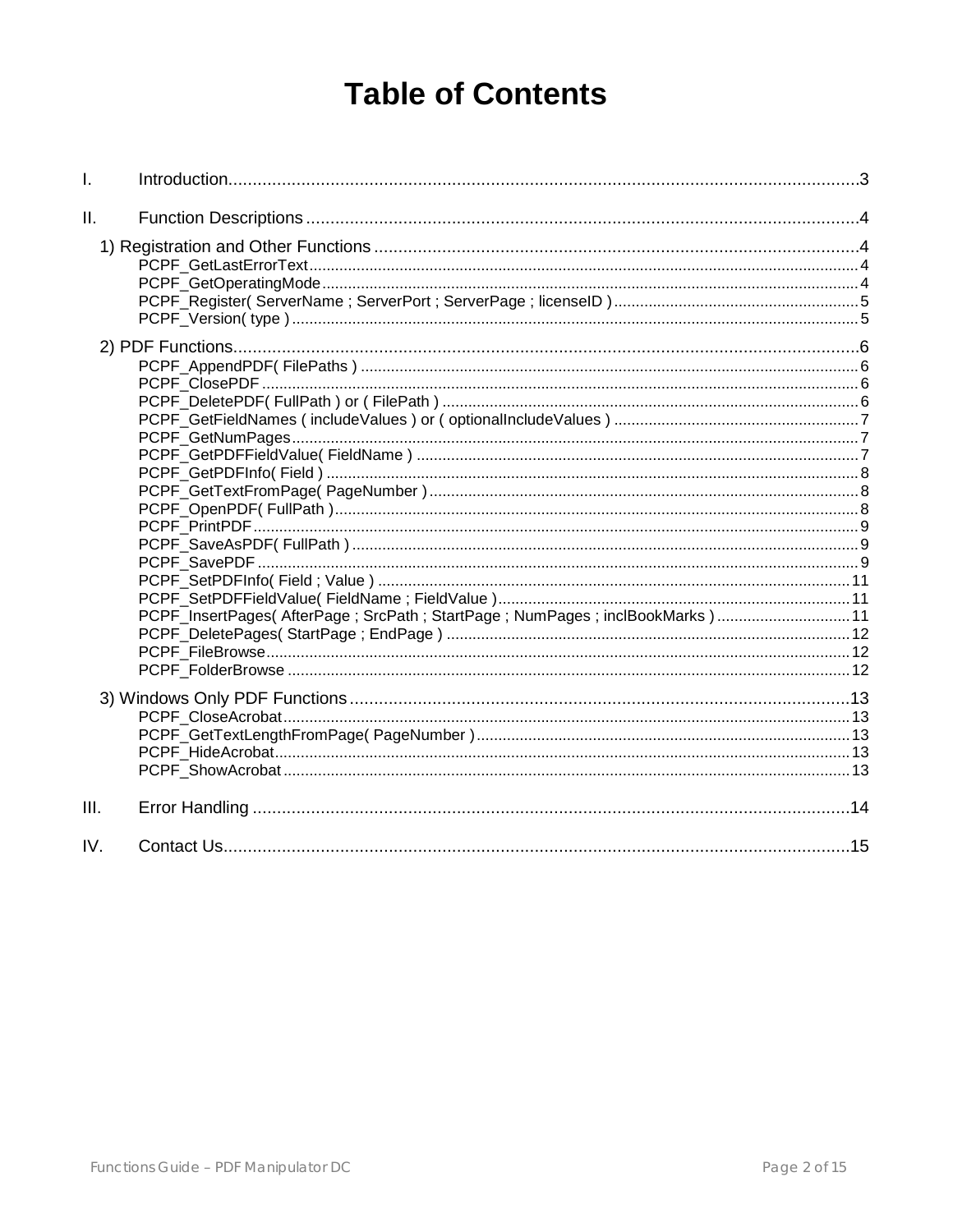# <span id="page-2-0"></span>**I. Introduction**

## **Description**

The PDF Manipulator DC plug-in offers the ability to exchange data between FileMaker® and Adobe® Acrobat DC. With the plug-in FileMaker users are able to "push" and "pull" information to and from PDF form fields. The FileMaker user can also extract page text, extract or modify PDF metadata, and combine several PDF documents into a single PDF. These operations are accomplished by using FileMaker function calls from within FileMaker calculations. These calculations are generally determined from within FileMaker "SetField" or "If" script steps.

This document describes the plug-in functions.

# **Intended Audience**

FileMaker developers or persons who have knowledge of FileMaker scripting, calculations and relationships as proper use of the plug-in requires that FileMaker integration scripts be created in your FileMaker solution.

#### **Successful Integration Practices:**

**1) Read the Developer's Guide**

**2) Read the Functions Guide**

**3) Review our FileMaker Demo and video tutorials**

Demo and video tutorials: [http://www.pdfmanipulatordc.com](http://www.pdfmanipulatordc.com/)

**4) Familiarize yourself with Adobe Acrobat DC and how to create PDFs with form fields**

# **Technical Note**

File and full paths are formatted as follows:

**Mac** - Paths take the form of MountedVolume/path. Paths can also be user- relative (e.g., ~/Desktop ) For Example: /Volumes/MacHD/PDFTemplate.pdf

**Windows** - Paths take the form of DriveLetter:\path or \\ServerName\path For Example: C:\Documents and Settings\User\Desktop\PDF Template.pdf or \\Server1\Docs\PDF Template.pdf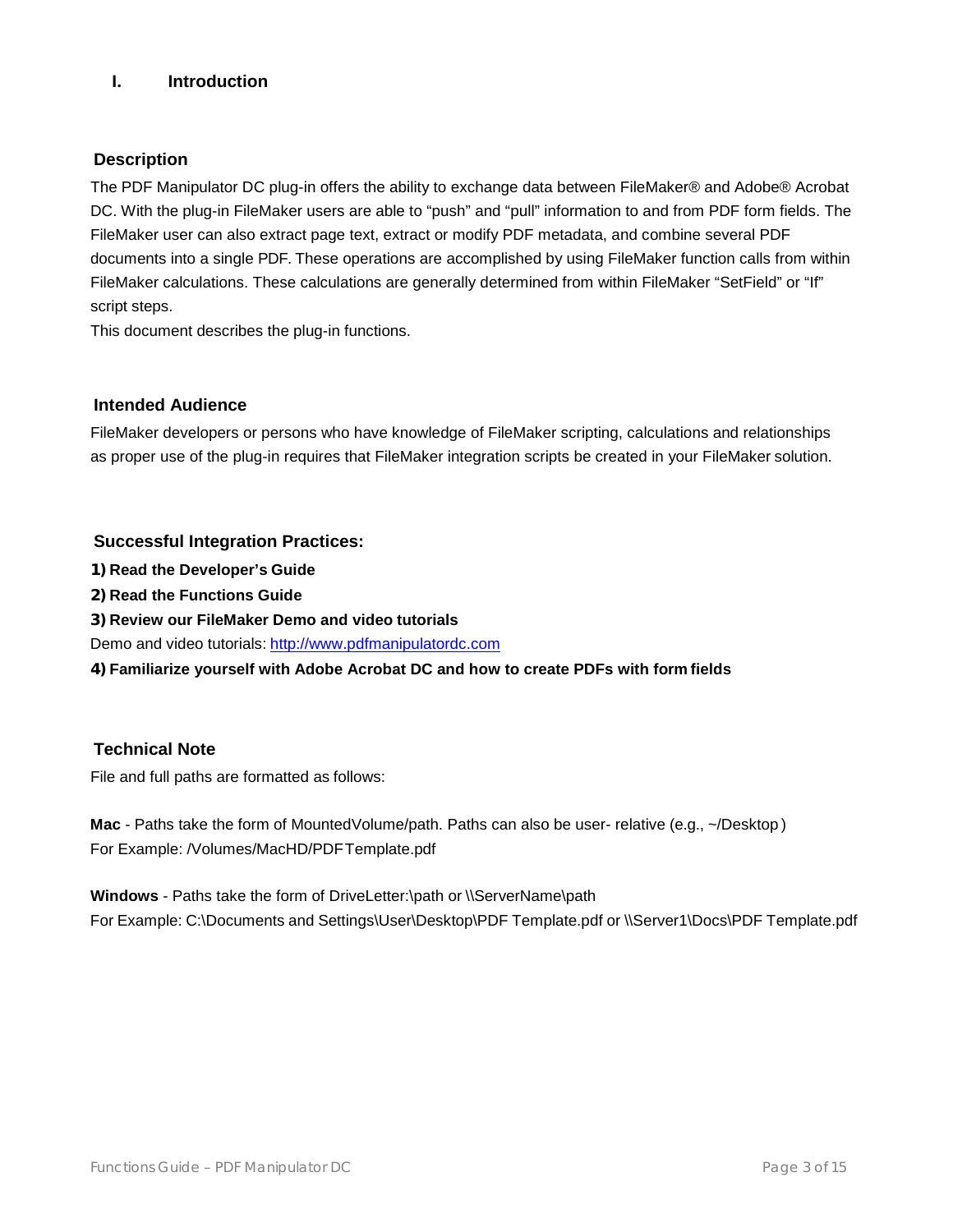## <span id="page-3-0"></span>**II. Function Descriptions**

This section describes the functions that are available with the plug-in.

# <span id="page-3-1"></span>**1) Registration and Other Functions**

#### <span id="page-3-2"></span>**PCPF\_GetLastErrorText**

#### **Description:**

Returns a verbose description of the last error encountered. This function is called immediately after an error string "!!ERROR!!" is returned to obtain the description of the error.

#### **Parameters:**

none

#### **Return Values:**

The description of the error

#### <span id="page-3-3"></span>**PCPF\_GetOperatingMode**

#### **Description:**

Returns the current operating mode of the plug-in.

#### **Parameters:**

none

#### **Return Values:**

"DEMO" for demo mode, "LIVE" for live mode, or "UNREGISTERED" for unregistered mode, or "EXPIRED" for expired mode after 2 hour or 30 day timeout.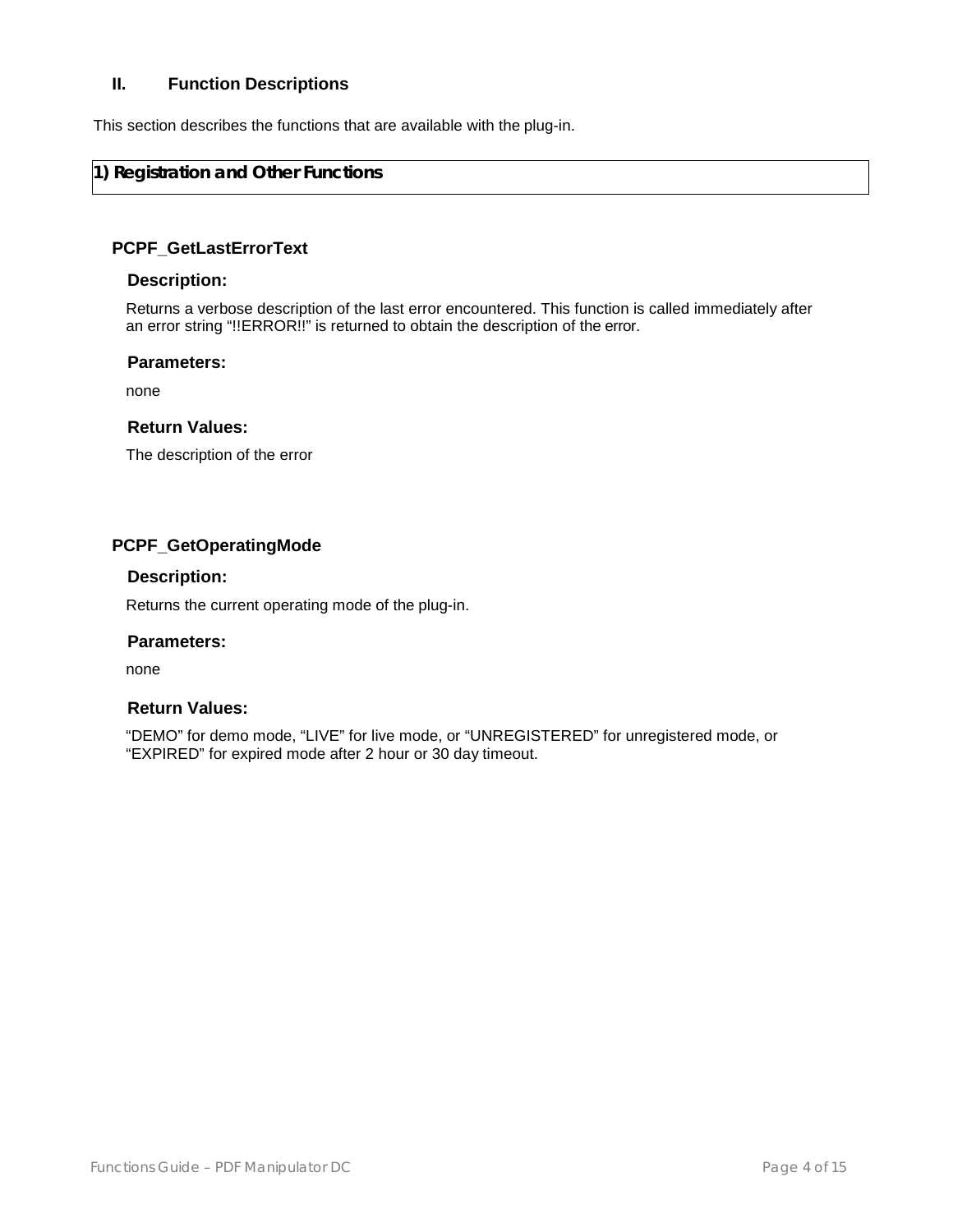# <span id="page-4-0"></span>**PCPF\_Register( ServerName ; ServerPort ; ServerPage ; licenseID )**

#### **Description:**

Registers the plug-in with Productive Computing's registration server.

#### **Parameters:**

| ServerName =   | "licensing.productivecomputing.com"      |
|----------------|------------------------------------------|
| $ServerPort =$ | "80"                                     |
| ServerPage =   | "/PCIReg/pcireg.php"                     |
| $LicenselD =$  | "your license ID" or "DEMO-PDS"          |
|                | Demo ID for Windows or Mac is "DEMO-PDS" |

## **Return Values:**

0 for success or -10 with error text

# <span id="page-4-1"></span>**PCPF\_Version( type )**

#### **Description:**

Used to identify the plug-in and plug-in version installed on a machine. The current version of the plug-in in string format. A 'Short' version contains only the version number. A 'Long' version contains the product name and the version number.

## **Parameters:**

type = 'Short' or 'Long'

The short version string includes only the version number of the plug-in. Example: "1.0.0.0".

The long includes the name of the plug-in and version number. Example: "PDF Manipulator DC 1.0.0.0"

The default version string returned is short.

#### **Return Values:**

The version string (product name and/or version) or ? if plug-in is not installed.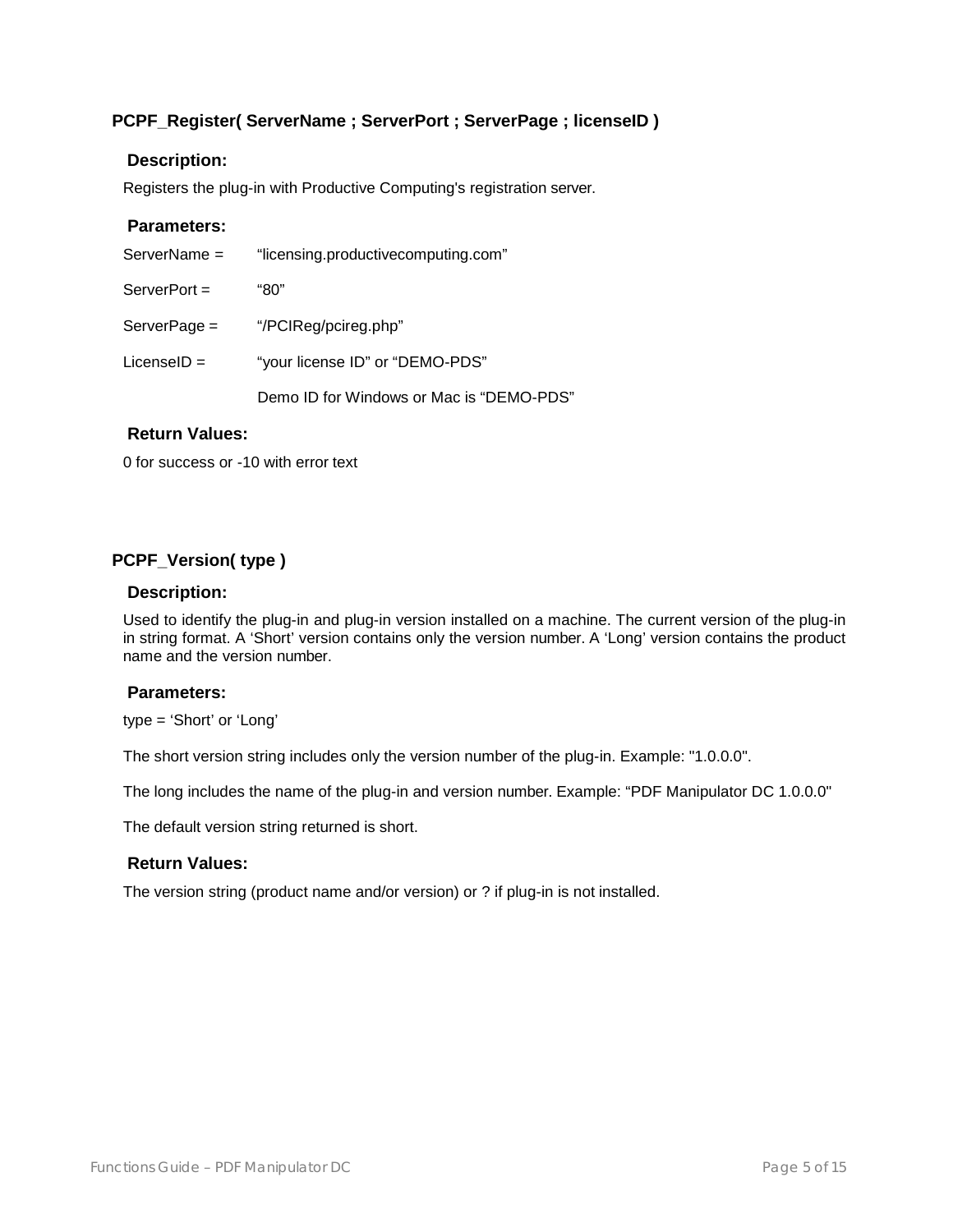# <span id="page-5-1"></span><span id="page-5-0"></span>**PCPF\_AppendPDF( FilePaths )**

## **Description:**

The function appends the specified document(s) to the currently opened PDF document

#### **Parameters:**

FilePaths = A list of full paths to the PDF documents that are to be appended to the currently opened document. The list is of the same format as a FileMaker list - paths are delimited by the new line character (one full path per line).

#### **Return Values:**

0 for success, otherwise an !!ERROR!!

# <span id="page-5-2"></span>**PCPF\_ClosePDF**

#### **Description:**

This closes the currently opened PDF document. Any changes to the document are not saved.

#### **Parameters:**

none

#### **Return Values:**

0 for success, otherwise an !!ERROR!!

#### <span id="page-5-3"></span>**PCPF\_DeletePDF( FullPath ) or ( FilePath )**

#### **Description:**

This function PERMANENTLY deletes the file at the specified location. Use with caution as the deletion cannot be undone.

#### **Parameters:**

FullPath = The full system path to the PDF file to be deleted. (Windows parameter)

FilePath = The full system path to the PDF file to be deleted. (Mac parameter)

#### **Return Values:**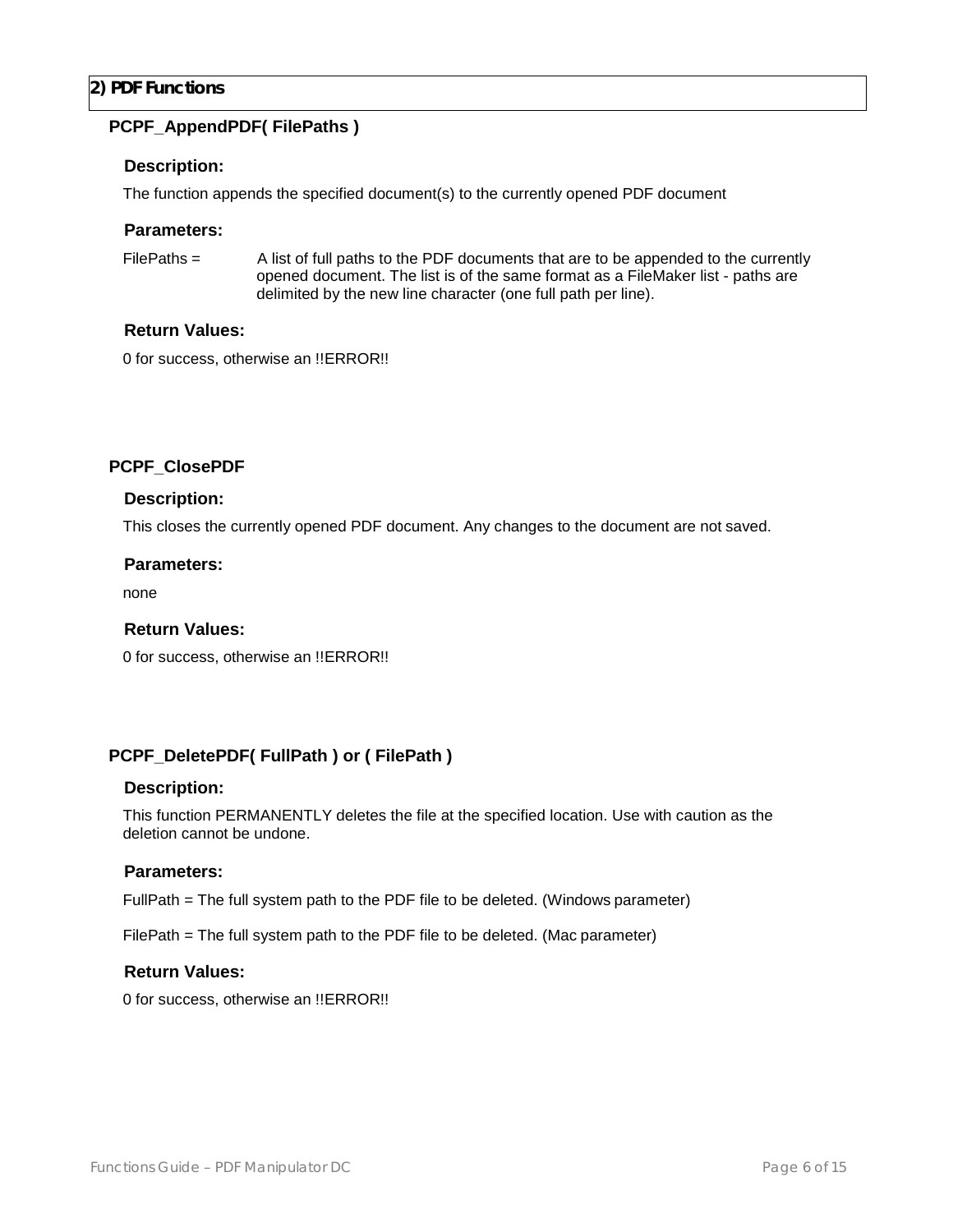# <span id="page-6-0"></span>**PCPF\_GetFieldNames ( includeValues ) or ( optionalIncludeValues )**

#### **Description:**

This function returns all of the PDF field names and optionally the corresponding field value as a FileMaker list. The name is separated from the value by ':|:' sequence of characters.

#### **Parameters:**

includeValues = (optional Windows parameter) Pass a boolean value ( 1 or True) to include the field values in the list. The default is false.

optionalIncludeValues = (optional Mac parameter) Pass a boolean value ( 1 or True) to include the field values in the list. The default is false.

# **Return Values:**

0 for success otherwise an !!ERROR!!

#### <span id="page-6-1"></span>**PCPF\_GetNumPages**

#### **Description:**

This function returns the number of PDF pages in the currently opened PDF document.

#### **Parameters:**

none

#### **Return Values:**

The number of pages, otherwise an !!ERROR!!

#### <span id="page-6-2"></span>**PCPF\_GetPDFFieldValue( FieldName )**

#### **Description:**

This function RETURNS the value contained in the PDF form field referenced by the "FieldName" parameter.

#### **Parameters:**

FieldName = the full name of the PDf form field from which to retrieve a value. Available PDF field names can be retrieved using the PCPF\_GetFieldNames function.

#### **Return Values:**

The value in the field, otherwise an !!ERROR!!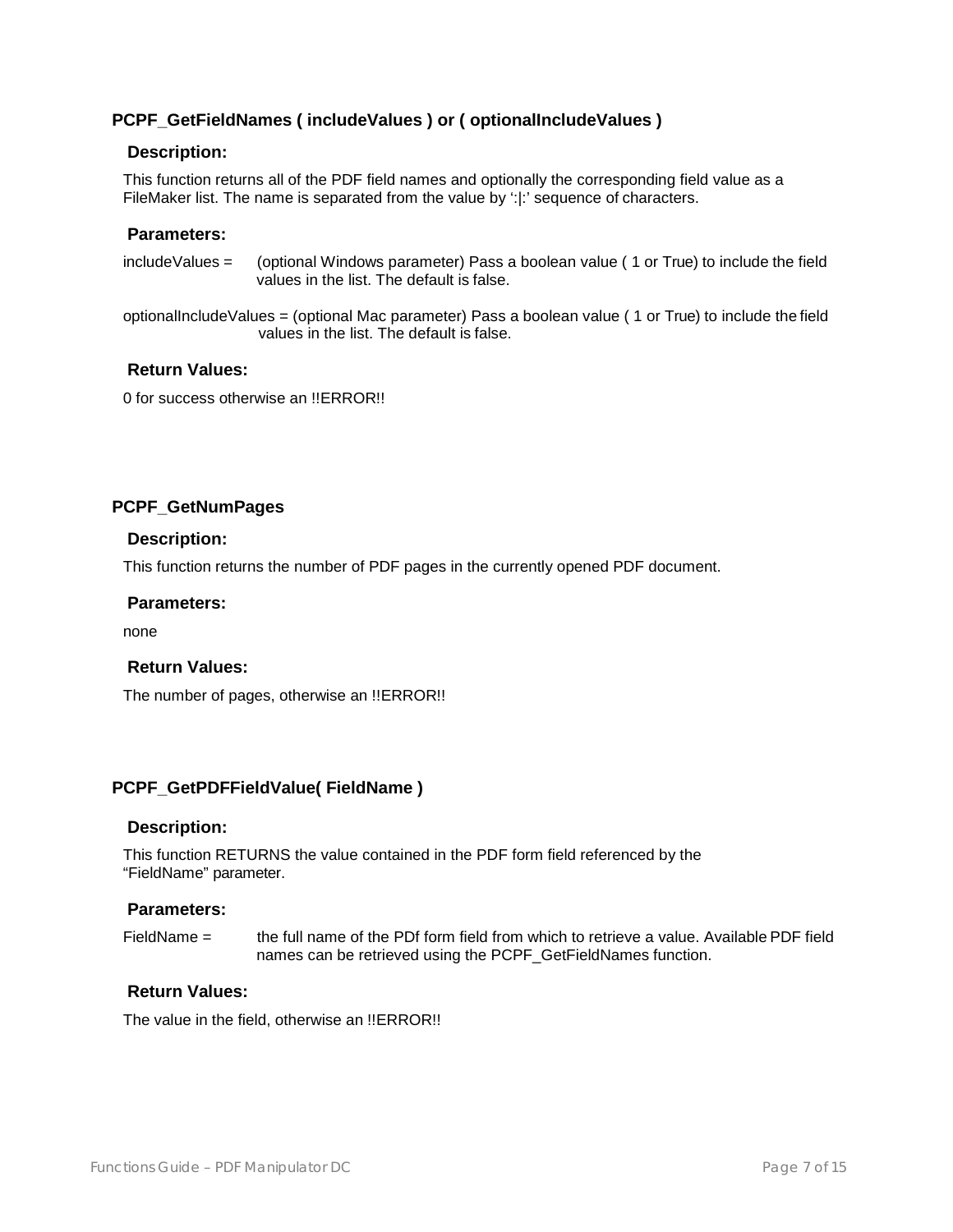# <span id="page-7-0"></span>**PCPF\_GetPDFInfo( Field )**

#### **Description:**

This function is used to access a few of the metadata items of the currently opened PDF file.

#### **Parameters:**

Field = The name of the metadata value to retrieve. Valid Values are Title, Author, Subject, Keywords, Creator, Producer, CreationDate, ModDate, or Trapped

All Metadata is typically located in the PDF by selecting "File", then "Properties" and navigating to the "Description" tab. The "Trapped" field is found in the "Advanced" tab from within the PDF Properties area.

#### **Return Values:**

The value for the item, otherwise an !!ERROR!!

#### <span id="page-7-1"></span>**PCPF\_GetTextFromPage( PageNumber )**

#### **Description:**

This function returns all of the text on a page of the currently opened PDF document.

#### **Parameters:**

PageNumber = the PDF page number to retrieve the text from.

# **Return Values:**

A string containing all of the text on the page, otherwise an !!ERROR!!

# <span id="page-7-2"></span>**PCPF\_OpenPDF( FullPath )**

#### **Description:**

Opens a PDF document with Adobe Acrobat DC. It is recommended that the user has the desired version of Acrobat opened before calling this function.

#### **Parameters:**

 $FullPath =$  the system path to the file

#### **Return Values:**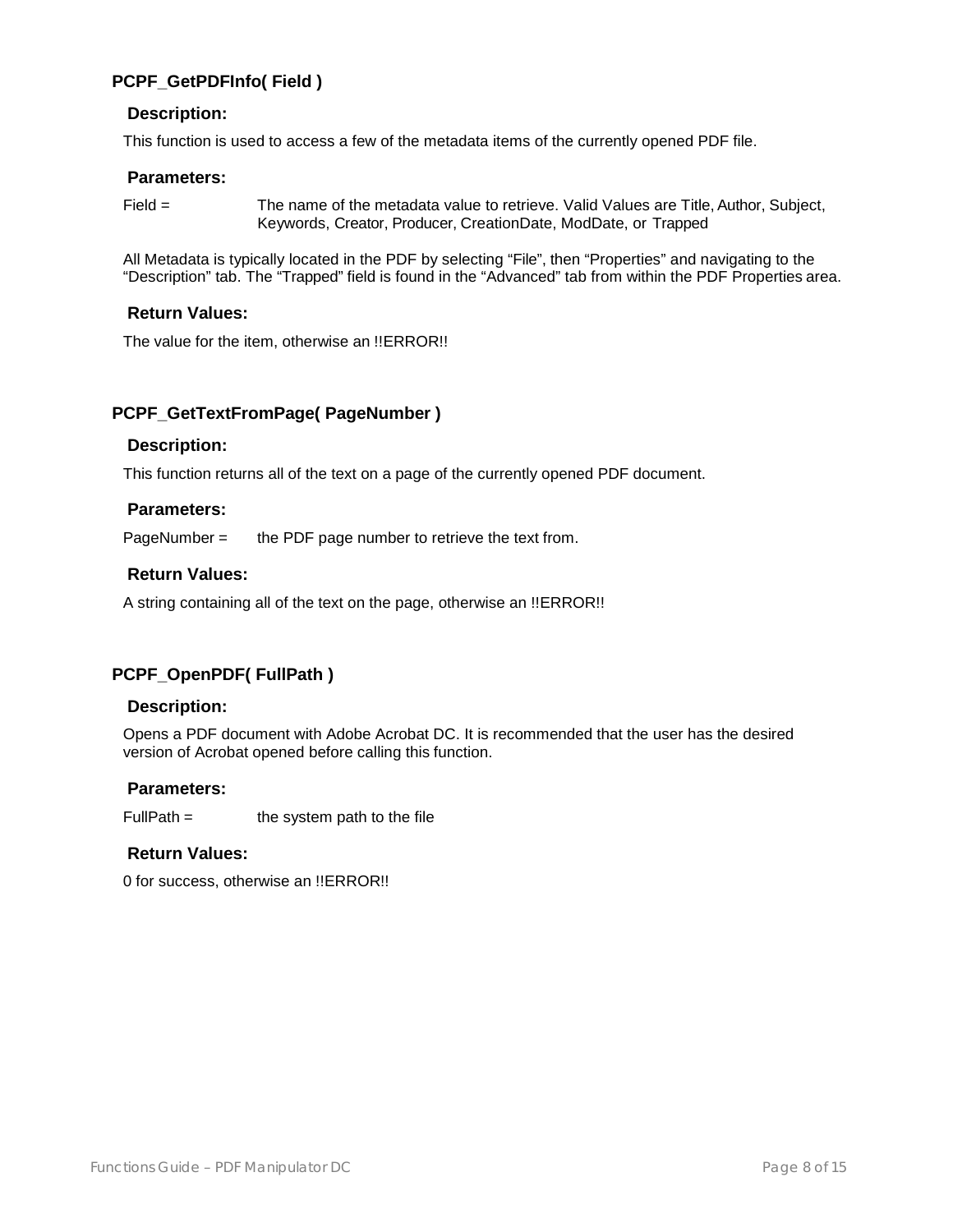# <span id="page-8-0"></span>**PCPF\_PrintPDF**

# **Description:**

This function sends the currently opened PDF document to the default system printer.

#### **Parameters:**

none

# **Return Values:**

0 for success, otherwise an !!ERROR!!

# <span id="page-8-1"></span>**PCPF\_SaveAsPDF( FullPath )**

#### **Description:**

This function saves the currently opened document to the path specified in the parameter.

#### **Parameters:**

FullPath = the full system path including the document name that the file will be saved as.

# **Return Values:**

0 for success, otherwise an !!ERROR!!

## <span id="page-8-2"></span>**PCPF\_SavePDF**

## **Description:**

This function saves changes to the currently opened document.

#### **Parameters:**

none

# **Return Values:**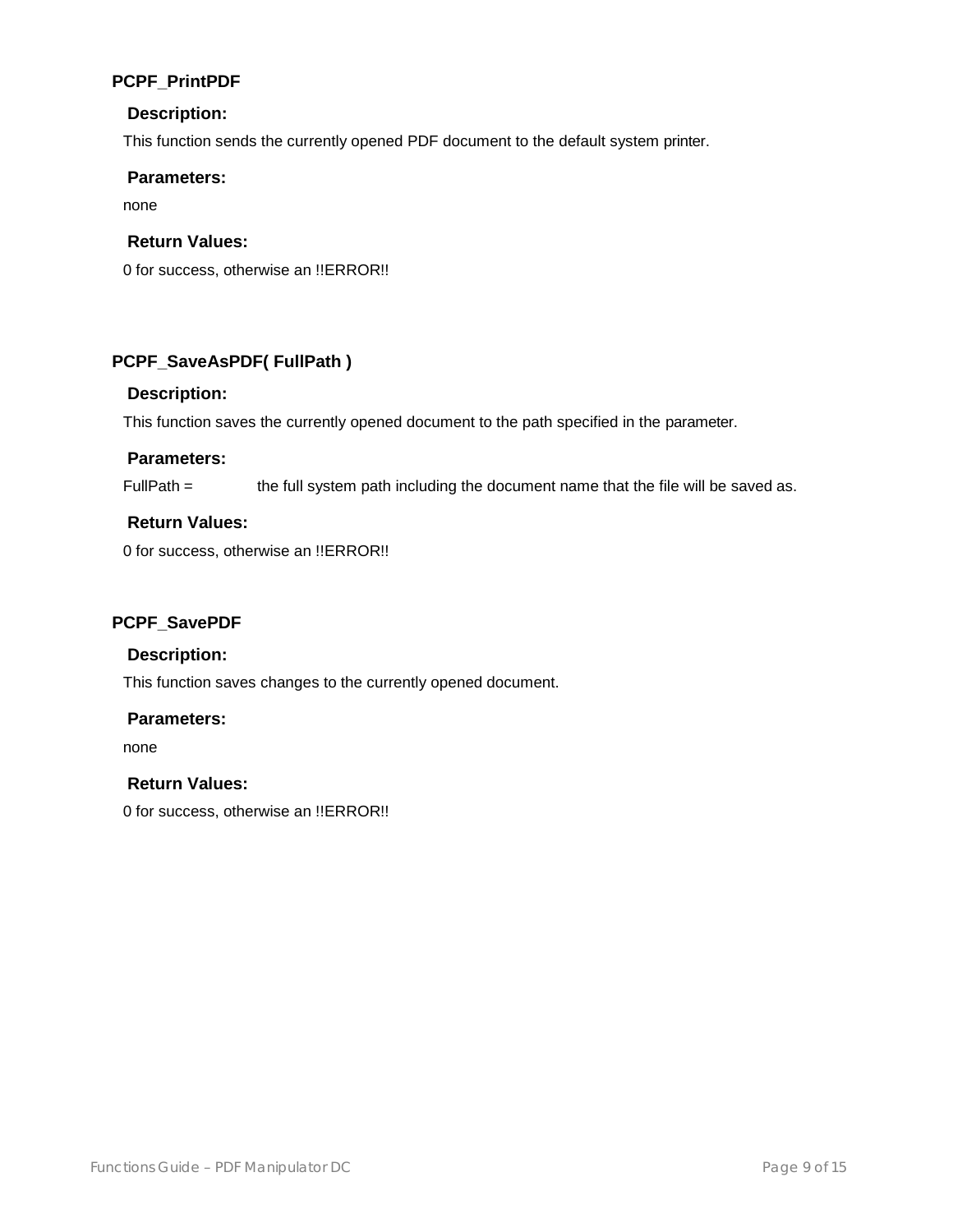# <span id="page-9-0"></span>**PCPF\_SetPDFInfo( Field ; Value )**

#### **Description:**

The function sets the value of the PDF information items.

#### **Parameters:**

Field = The name of the info item (see GetPDFInfo for a list of available items)

Value = The value to place in the information item

## **Return Values:**

0 for success, otherwise an !!ERROR!!

# <span id="page-9-1"></span>**PCPF\_SetPDFFieldValue( FieldName ; FieldValue )**

#### **Description:**

The function SETS the value of a PDF form field in the currently opened PDF document.

#### **Parameters:**

FieldName = The full name of the PDF form field which will be set with a value. Available field names can be retrieved using the PCPF\_GetFieldNames function.

FieldValue = The FileMaker value to place in the PDF form field.

#### **Return Values:**

0 for success, otherwise an !!ERROR!!

#### <span id="page-9-2"></span>**PCPF\_InsertPages( AfterPage ; SrcPath ; StartPage ; NumPages ; inclBookMarks )**

#### **Description:**

This function inserts pages into the currently opened PDF document from a source document.

#### **Parameters:**

| Doturn Volugar  |                                                                         |  |  |  |
|-----------------|-------------------------------------------------------------------------|--|--|--|
| InclBookMarks = | Y or N flag to retain bookmarks on the pages from the source document.  |  |  |  |
| $Num Pages =$   | Number of pages to insert from the Start Page in the source document.   |  |  |  |
| $StartPage =$   | Page number in the source document from where to start.                 |  |  |  |
| $SrcPath =$     | Source path to the document that pages will be inserted from.           |  |  |  |
| $AfterPage =$   | Page number in the currently opened document to insert the pages after. |  |  |  |

# **Return Values:**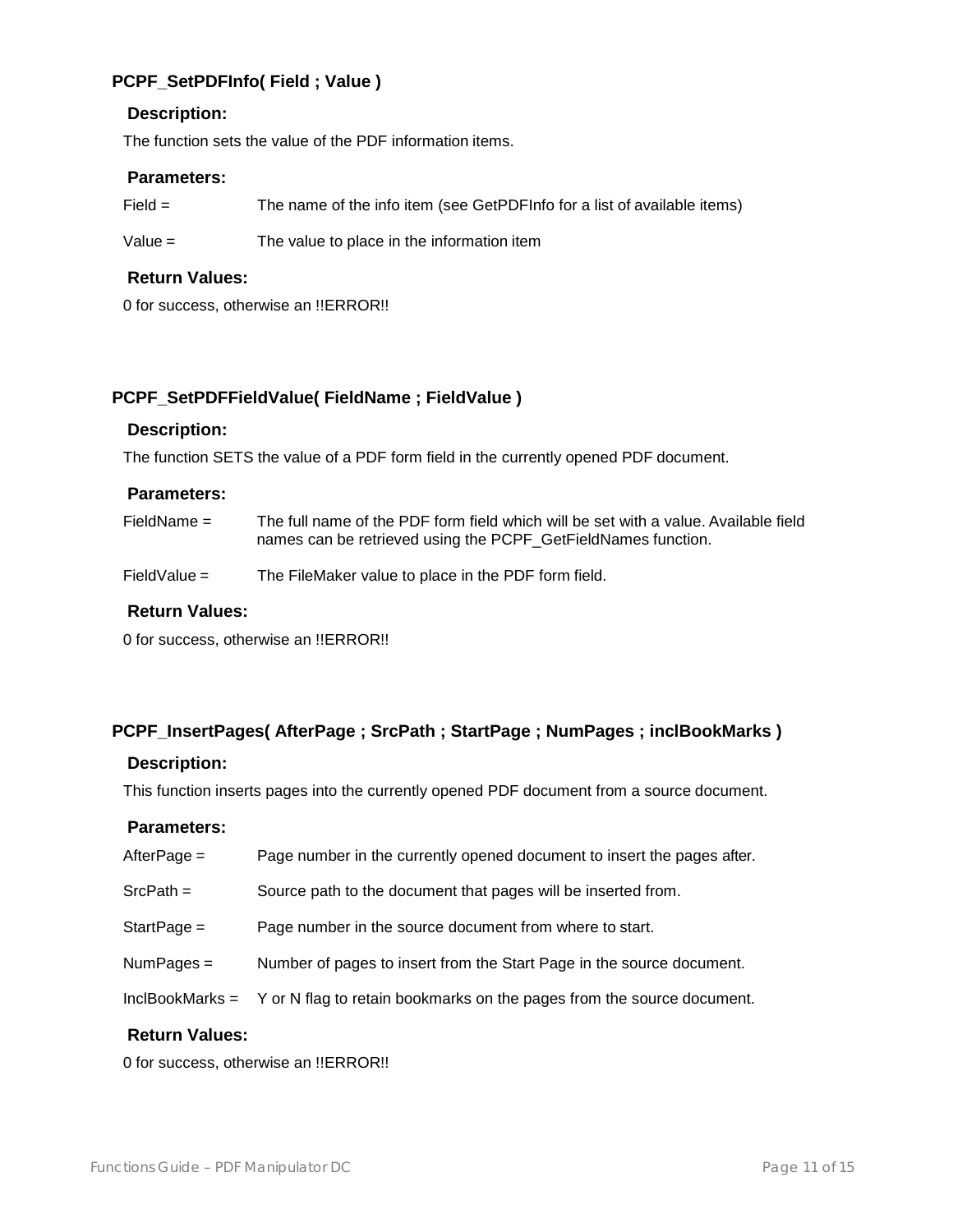# **PCPF\_DeletePages( StartPage ; EndPage )**

# **Description:**

This function deletes pages from the currently opened PDF document.

# **Parameters:**

StartPage = Page number in the currently opened PDF document to start from.

EndPage = Page number in the currently opened PDF document to end at.

# **Return Values:**

0 for success, otherwise an !!ERROR!!

# <span id="page-10-0"></span>**PCPF\_FileBrowse**

# **Description:**

Displays a file selector dialog window.

# **Parameters:**

none

# **Return Values:**

The full path of the selected file, otherwise an !!ERROR!!

# <span id="page-10-1"></span>**PCPF\_FolderBrowse**

# **Description:**

Displays a folder selector dialog window.

#### **Parameters:**

none

# **Return Values:**

The full path of the selected folder, otherwise an !!ERROR!!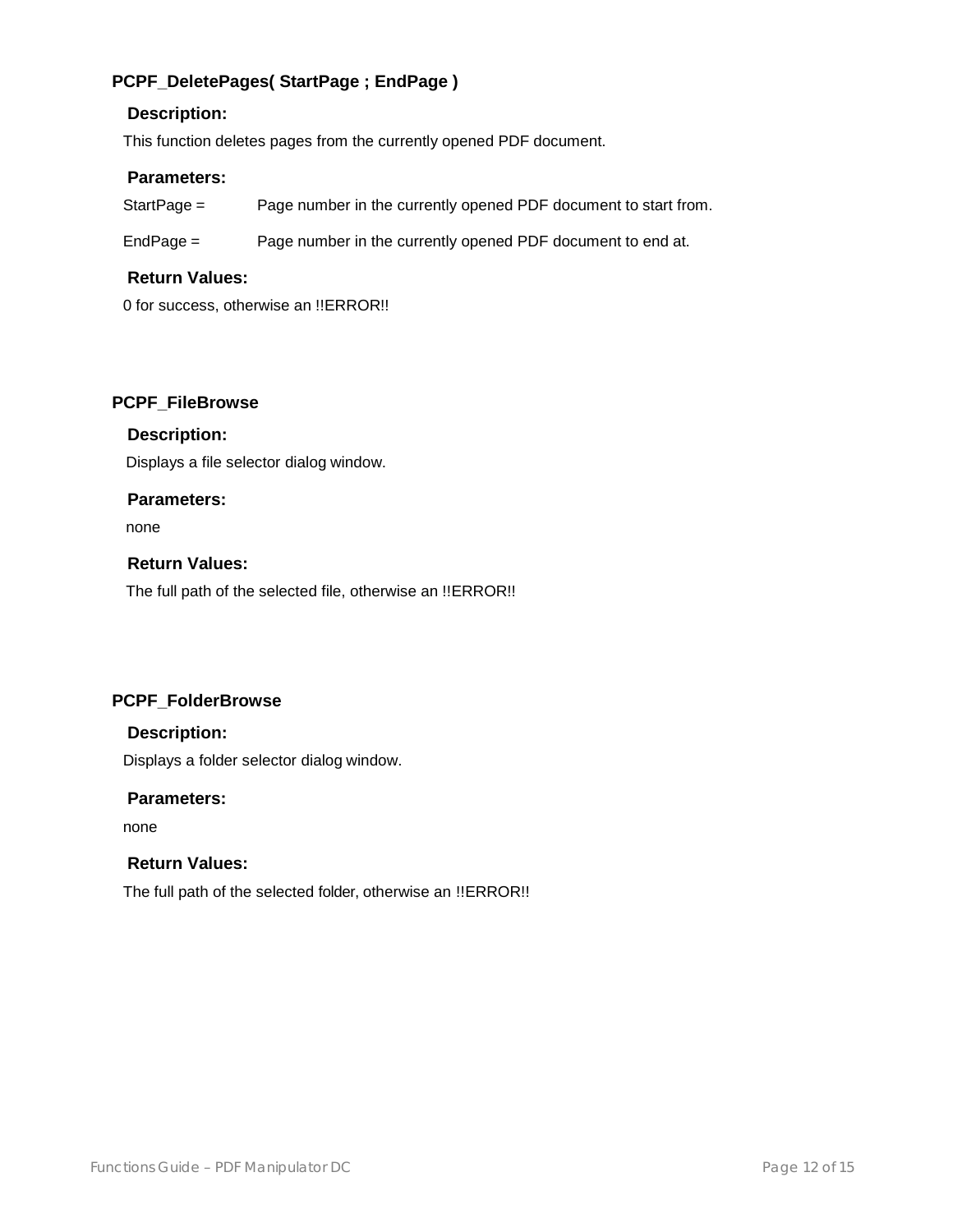## <span id="page-11-0"></span>**3) Windows Only PDF Functions**

#### <span id="page-11-1"></span>**PCPF\_CloseAcrobat**

#### **Description:**

Closes the acrobat application.

#### **Parameters:**

none

#### **Return Values:**

0 for success, otherwise an !!ERROR!!

# <span id="page-11-2"></span>**PCPF\_GetTextLengthFromPage( PageNumber )**

#### **Description:**

Returns the number of characters on the desired page.

#### **Parameters:**

PageNumber = The page number of the desired page in the currently opened document.

#### **Return Values:**

The number of characters on the desired page, otherwise an !!ERROR!!

#### <span id="page-11-3"></span>**PCPF\_HideAcrobat**

#### **Description:**

Hides the Acrobat application window.

#### **Parameters:**

none

#### **Return Values:**

0 for success, otherwise an !!ERROR!!

# <span id="page-11-4"></span>**PCPF\_ShowAcrobat**

#### **Description:**

Shows the Acrobat application window.

#### **Parameters:**

none

#### **Return Values:**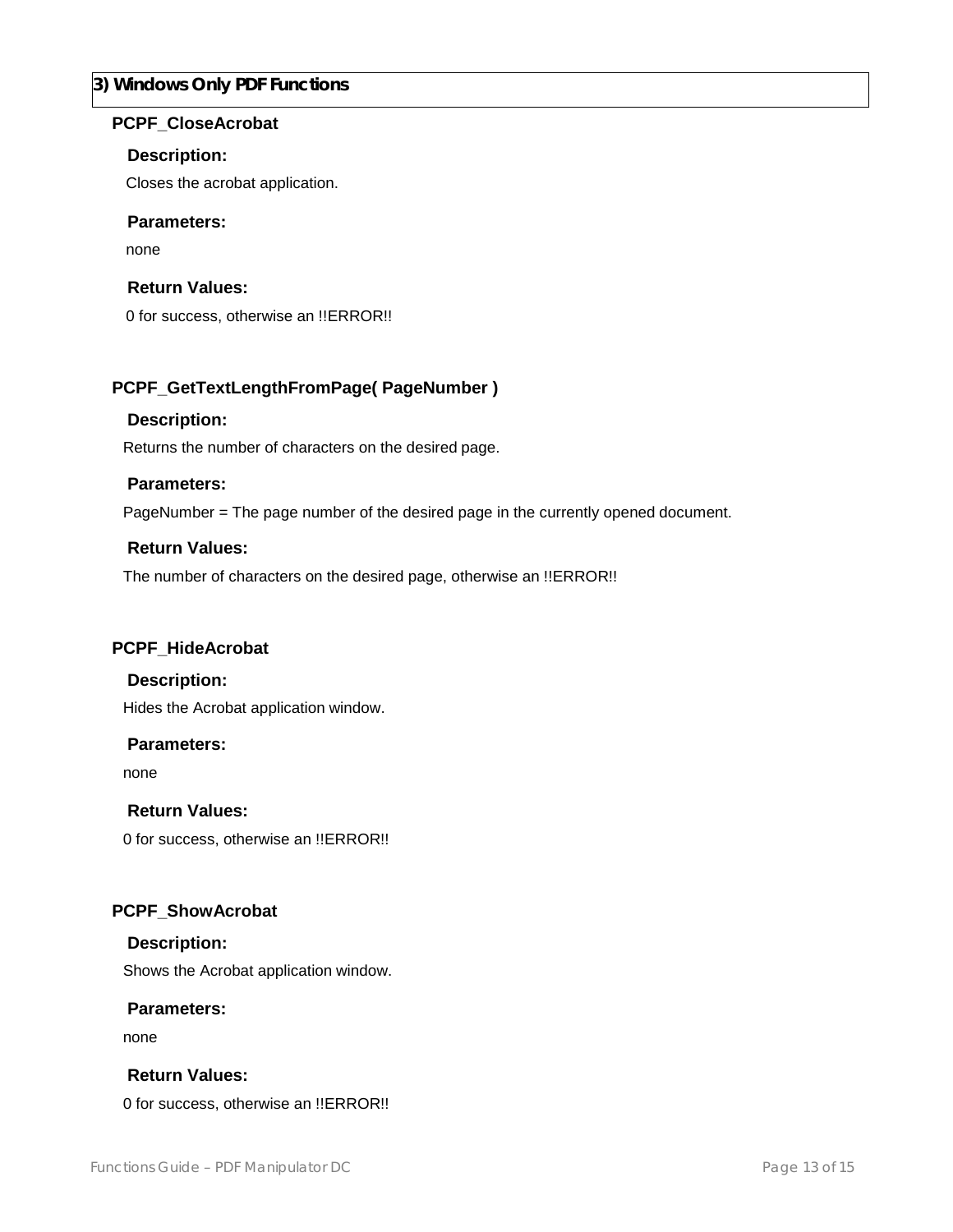# <span id="page-12-0"></span>**III. Error Handling**

All PDF functions return an error string of !!ERROR!!. When the error string it returned during processing, immediately call PCPF\_GetLastErrorText in order to obtain a full description of the error. The text returned by the PCPF\_GetLastErrorText function should assist the developer with troubleshooting script or logic failures.

When a function is successfully called, then either a 0 for success or the desired string will be returned. Please check the return values for each function so you can trap for errorsaccordingly.

| Code    | <b>Description</b>                      |
|---------|-----------------------------------------|
| 0       | <b>Success</b>                          |
| $-1$    | Plug-in not registered                  |
| $-2$    | Plug-in is expired                      |
| $-3$    | Invalid number of parameters            |
| $-4$    | Invalid parameter value(s)              |
| $-10$   | <b>Registration failed</b>              |
| $-200$  | Library failed to load                  |
| $-300$  | The specified file cannot be found      |
| $-301$  | The specified folder cannot be found    |
| $-302$  | The specified folder cannot be accessed |
|         |                                         |
| $-400$  | <b>System Error</b>                     |
| $-998$  | <b>COM Exception</b>                    |
| $-999$  | <b>Unknown Exception</b>                |
|         |                                         |
| $-2000$ | No PDF Document opened                  |
| $-2001$ | Invalid info item name                  |
| $-2002$ | Unable to delete pages                  |
| $-2003$ | A document is still opened              |
| $-2004$ | A document is still opened              |
| $-2006$ | Acrobat is not opened                   |
| $-2007$ | No AV file opened                       |
| $-2008$ | Unable to show Acrobat                  |
| $-2009$ | Unable to access fields in document     |
| $-2010$ | Invalid start page number               |
| $-2011$ | Invalid end page number                 |
| $-2012$ | Invalid page range                      |
| $-2013$ | A file is already opened                |
| $-2014$ | Unable to print                         |
| $-2015$ | Unable to access field                  |
| $-2016$ | Unable to hide Acrobat                  |